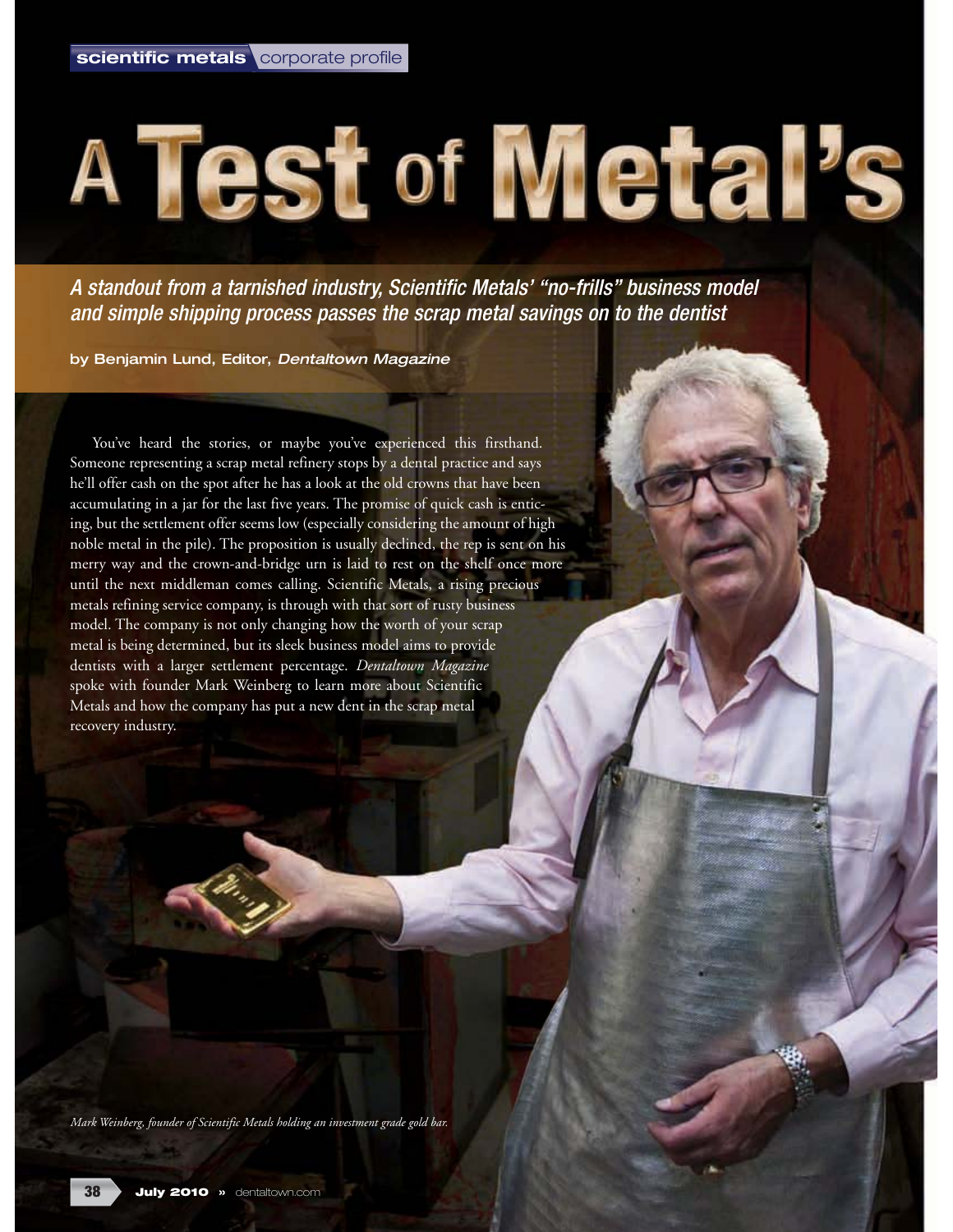

### First of all, can you tell me a little about the history of Scientific Metals? Why did you start a precious metals refining services company?

**Weinberg:** Before I even dreamed about being in this industry, I had a friend who for years would drive around to dental offices, dental labs and jewelery shops and buy scrap metal from dental offices, dental labs and jewelers. He'd sell them to a refinery and pocket the difference. While I always thought this was interesting, I never took much interest in it.

One night, he was explaining to me the "ins and outs" of his business and he told me there was a void in the market for highquality jewelry alloy (alloys jewelers use to manufacture jewelry). He asked me to help finance this endeavor. His market analysis made a lot of sense for jewelry alloy but there was another angle I saw in his analysis that jumped out at me. For years my friend made a decent living as the "middleman" or "broker." So I asked him two questions: 1. "Do most dentists sell their scrap metal to guys like you?" and 2. "Why wouldn't a dentist just skip right over you and send it in to the same place you send to?" His answer to the first question was, "A big percentage of dentists sell their scrap to guys like me," and his answer to the second question was, "I have no idea, but I'm glad they *don't."*

> Being both a firm believer in the long-term increase in gold prices and the potential of palladium as a secondary source used in dental scrap, I immediately saw a business opportunity, and that was to invest capital in equipment and process the material ourselves. This would provide dentists and dental labs with a unique value proposition of receiving more money for their scrap by sending it in to essentially the same place that my friend was. After a lot of due diligence, hard work and financing, Scientific Metals was born.

### That's a great story! So, tell me what industries you serve. What materials do you accept?

**Weinberg:** Well, our main industries are the jewelry and dental industries. From the jewelry industries, we accept karat scrap, polishings, grindings, etc. And from the dental industries we accept extracted crowns and bridges from dental offices, and grindings, flashings, sweeps, etc., from the dental lab.



#### How has the company evolved since its inception?

**Weinberg:** We have had many key moments in our evolution, but by far the most significant has been the addition of my son, Dave Weinberg, to the team. With an MBA in finance and operations, Dave has done some remarkable things for the company and our customers. Prior to his addition, we were predominantly a regional company focusing on states like Michigan, Indiana and Ohio with a traditional business model based on reps and subcontractors. Using the tools of his education, he convinced me that with a revamped business model and cost structure, we could pass on all of our cost savings to the customer in the form of superior scrap returns. He called his concept the "Amazon.com version of the precious metals scrap industry."

# Elaborate on this "Amazon.com" analogy. Does it explain why you don't employ reps, attend very many trade shows or mail scrap collecting jars to every dentist across the country? What's your strategy?

**Weinberg:** Simple – cost savings for us translates into great scrap returns for our customers. And great scrap returns keep customers coming back and telling their friends and colleagues about us. Similar to the way Amazon.com passes on its cost savings to the customer by not having bricks and mortar (i.e.: retail stores), Scientific Metals passes on its costs savings to the dentists in the form of great scrap returns by eliminating our version of bricks and mortar – labor. This means essentially eliminating reps, brokers and subcontractors – virtually eliminating personal office visits. Our main and driving strategic focus is on having a unique and unrivalled cost structure, centered on dentists bypassing the traditional broker, middleman, or rep and simply scheduling a pickup by phone or online, thereby receiving great scrap returns. Everything we do is centered on cost savings, which means we do not send out scrap collection jars across the country, nor do we send out beautiful brochures to every dentist in the country. We also don't attend every trade show in the country. All of this is for one reason and one reason only – lower costs for us translate into great scrap returns for our customers.

#### How have your customers gotten to know about Scientific Metals?

**Weinberg:** Consistent with our business model, we rely primarily on word of mouth and referrals within the industry. continued on page 40

**39**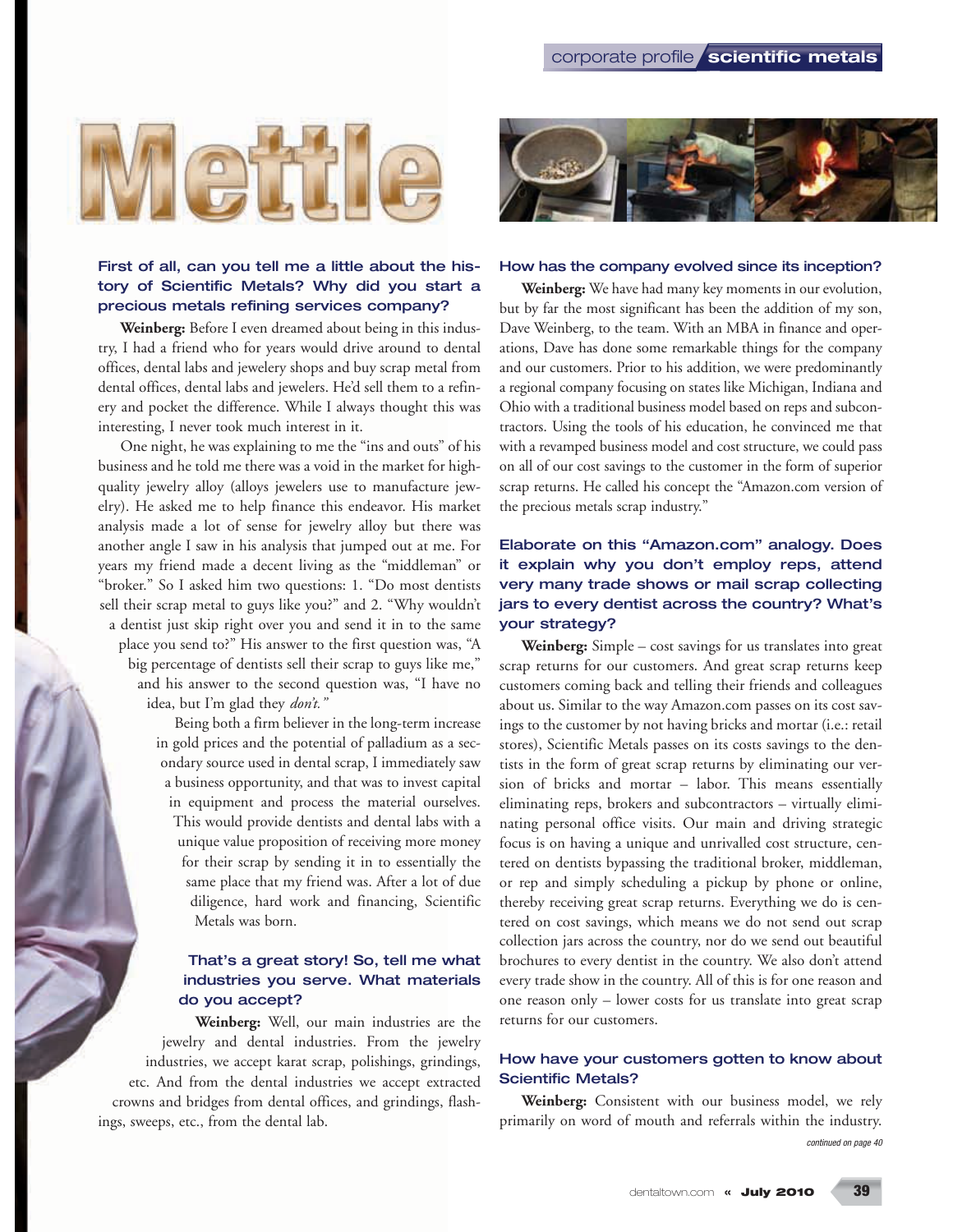continued from page 39

We are very proud to currently work with American Association of Oral and Maxillofacial Surgeons (AAOMS), the American College of Prosthodontists (ACP), the Florida Dental Association (FDA), the Arizona Dental Association (AZDA) and the prestigious Seattle Study Club at both the national and local levels. We are also in the process of finalizing partnerships/affiliations with three additional state dental associations. You would be amazed how effective and compelling

a good word-of-mouth reference is. We have also run a full-page ad in *Dentaltown Magazine* consistently for the last year. Townies talk and have definitely spread the word about us. Our analysis has shown that every satisfied Townie customer yields approximately two additional customers by referral at some point.

What sort of feedback have you gotten from your clients – especially Townie clients? Has there been any reluctance from dentists to send in their scrap as opposed to a person picking it up from the office?

**Weinberg:** Overall feedback has been fantastic. Years ago, we had some initial concerns whether traditional dentists would feel comfortable sending in valuable scrap as opposed to a certain level of comfort of having someone come to the office and pick it up. But those concerns have been put to rest over the last decade as we routinely receive packages of scrap from

dentists who have been saving for 10-20 years with very high values. Plus, we offer our customers free insurance on all shipments. We have received countless e-mails and phone calls from our customers telling us how happy they are that they turned down cash on the spot and sent their scrap to us instead. Plus, we have made the shipping process so simple that sending it in is no longer about shipping forms and labels. Now it's just one call or a click away. Townies are tech savvy and realize a value proposition when they see one. As a result, they have embraced our model with open arms.

## What can you tell me about the shipping process? How is it unique?

Weinberg: Our goal is to make the shipping process as simple as possible. We don't want our customers to sacrifice conven-

ience by having to ship the scrap rather than having it picked up. Here's how the process works: Once a dentist is ready for a pickup, all he/she does is pack the scrap in any packaging (padded mailer, box, etc.), call our toll-free number or visit our Web site, provide their address and date of pickup – and they're done.

#### That's it?

**Weinberg:** That's it. FedEx brings the pre-addressed ship-



"While most precious metals companies have similar melting and assaying techniques, at the end it comes down to two words – trust and integrity." – Mark Weinberg

ping label to the customer at the same time as the pickup. No paperwork, no shipping labels. We do it all on our end. Of course, we also offer the traditional method of sending a container and a shipping slip to the customer if they are not ready for a pickup. But we've found that dentists prefer to call and tell us to come get the scrap when it's ready. As a result, we believe shipping your scrap provides the same level of convenience as having it picked up. It's just being picked up by FedEx instead of a broker, rep or middleman. Time and time again, our customers have commended us for the efficiency and simplicity of our shipping process.

# Can you please explain the process after a doctor sends you material to refine? What sort of communication can a dentist expect during the process?

**Weinberg:** I've always boasted that we offer an unrivalled customer service experience from pickup to payment. If dentists call, they are immediately

greeted by a warm member of our staff who is happy to answer any question or schedule a pickup. When our staff schedules a pickup they are sure to make the process as simple and friendly as possible, and they schedule the FedEx pickup around the customer's schedule. If dentists schedule a pickup online, we immediately call them to confirm and ask if there are any special requests for the pickup, i.e.: office hours, supplies, etc. Once we receive the package, we immediately call to notify the customer of the scrap receipt, provide them with a timeframe for when they can expect the materials to be processed, and answer any relevant technical questions they might have. Once the scrap has been melted, assayed and its value determined, we will inform the customer of the value of their scrap and offer payment options. Finally, about two weeks later, we will call again to make sure the payment was received and to obtain general feedcontinued on page 42